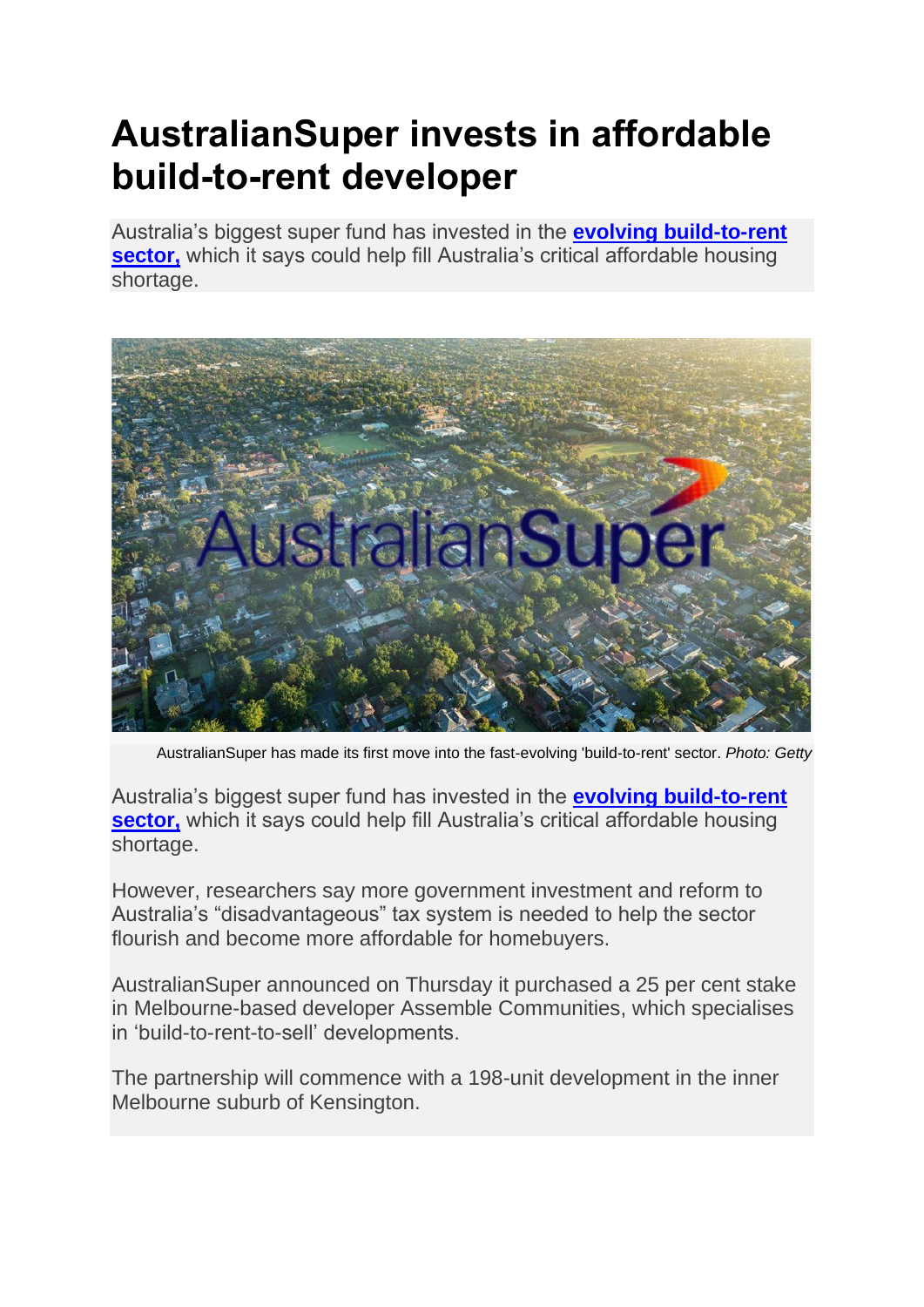With the Morrison government facing heat for not addressing affordable housing in **[its HomeBuilder package](https://thenewdaily.com.au/finance/finance-news/2020/06/03/home-buyer-grants-homebuilder/)**, Assemble Communities managing director Kris Daff told *The New Daily* its project could fill that void.

"We want 60 to 70 per cent of our housing to be affordable housing, so we make sure all our projects are hitting that benchmark, and the way we're able to do that is ensure no more than 30 per cent of a household's income is having to be spent on the housing piece," Mr Daff said.

"I personally think institutional investment in this kind of housing is going to significantly increase over the short-to-medium term."

## **Australia's tax system a major barrier to more BTR builds**

Assemble's model enables occupiers to rent a property for five years upon construction, and then offers them the chance to buy the home at a fixed price agreed to when the lease was signed.

This differs from the build-to-rent model made popular in countries like the US and UK, where developers (typically institutions) own all apartments that are then leased out to tenants for an indefinite period.

AustralianSuper head of property Bevan Towning said: "[The] sustainable and scalable model will provide an appropriate return for members and an affordable housing solution for working Australians."

Hal Pawson, a professor at UNSW's City Futures Research Centre, said Australia's build-to-rent sector could eventually replicate the success of overseas markets.

However, developers and private sector investors have encountered some major roadblocks, he said.

"The financialisation of land is more extreme here," Professor Pawson told *The New Daily.*

"When you combine that with several tax settings, including the GST treatment compared to build-to-sell and the benefits for mum-and-dad investors to own private rentals, it really disadvantages build-to-rent developers."

Professor Pawson noted build-to-rent only developed momentum in the UK in 2012 following a GFC-fuelled housing downturn that cut the price of land.